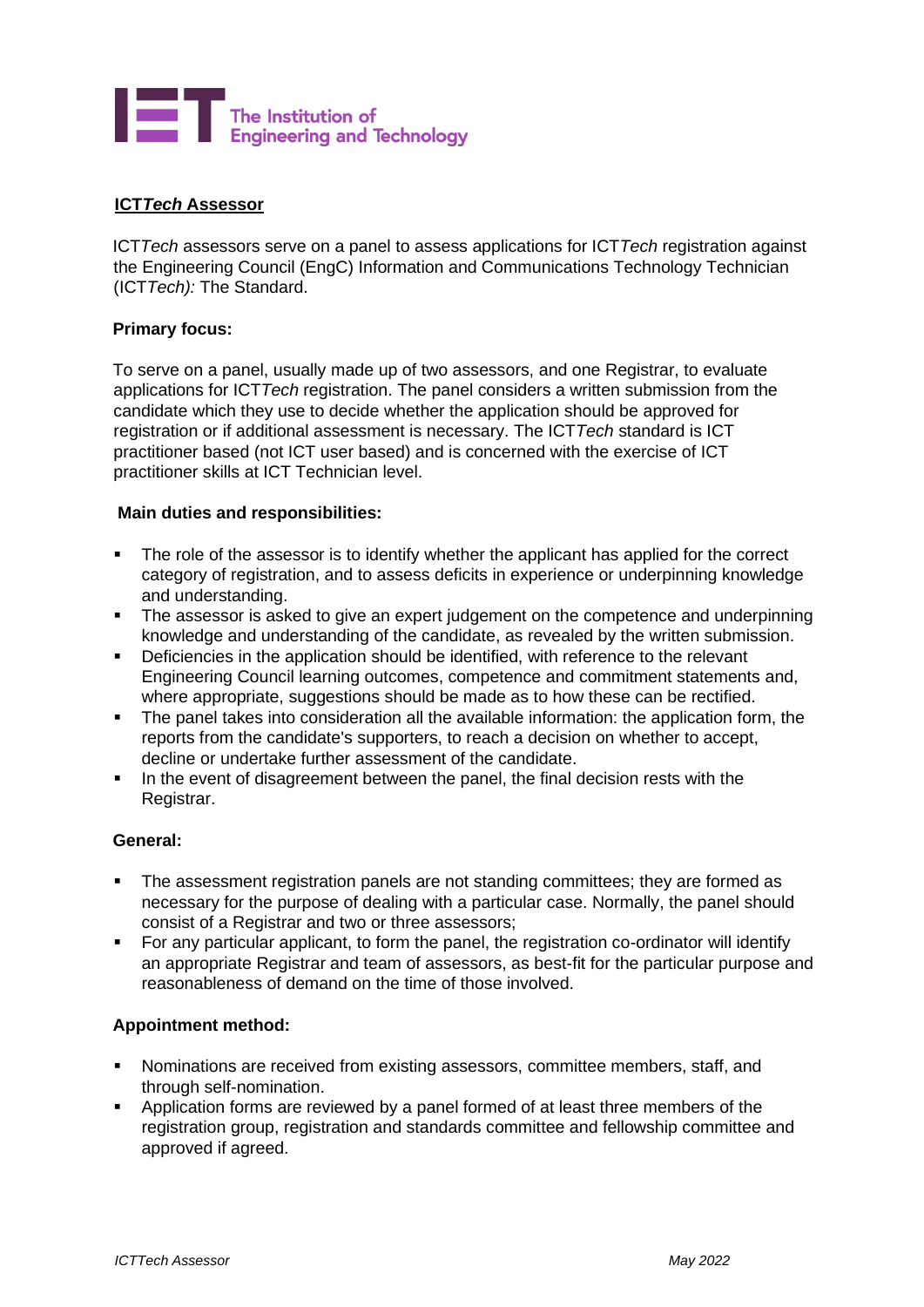# **Period of appointment:**

- Initial three-year term;
- Possible reappointment for another three years, if appropriate.

## **Training:**

- Once approved attendance at a Technician Assessor workshop.
- **■** Mandatory refresher training every three years.
- Attendance at annual Registration & Standards Conference.

## **Point of Contact:**

The point of contact for all roles is Registration & Standards Support Unit (RSSU) rssu@theiet.org

## **Communications:**

- When undertaking this role, you can expect to receive requests to review such submissions as are applicable to your area of expertise.
- Registration and Standards staff may contact you via email or telephone directly.
- **■** Information and Guidance on Professional Registration can be found on the IET Registration and Standards community on Engineering Community page.
- Volunteer Update e-newsletter.

### **Resource:**

The following resources are available to support this role:

- **[Volunteering Handbook](https://www.theiet.org/involved/volunteering-for-the-iet/volunteer-hub/resources/your-guide-to-volunteering-at-the-iet/)**
- [Volunteer Hub](https://www.theiet.org/involved/volunteering-for-the-iet/volunteer-hub) web area

#### **Policies and procedures:**

Volunteers are required to read/sign our Volunteer Code of Conduct and a set of legislationrelated policies upon engagement; this activity is undertaken through an online learning environment.

## [Online sign-up to Policies and Code of Conduct:](https://www.theiet.org/involved/volunteering-for-the-iet/volunteer-hub/online-volunteer-policy-sign-up/)

- Anti-bribery and Corruption Policy
- Anti-facilitation of Tax Evasion Policy
- **■** Anti-slavery Policy
- Data Protection Policy
- **Equality, Diversity and Inclusion Policy**
- **Harassment and Bullying Policy**
- Safeguarding Children and Adults at Risk Policy
- Volunteer Code of Conduct

[Other policies and guidance](https://www.theiet.org/involved/volunteering-for-the-iet/volunteer-hub/our-policies/) are also provided to enable you to undertake your volunteering role.